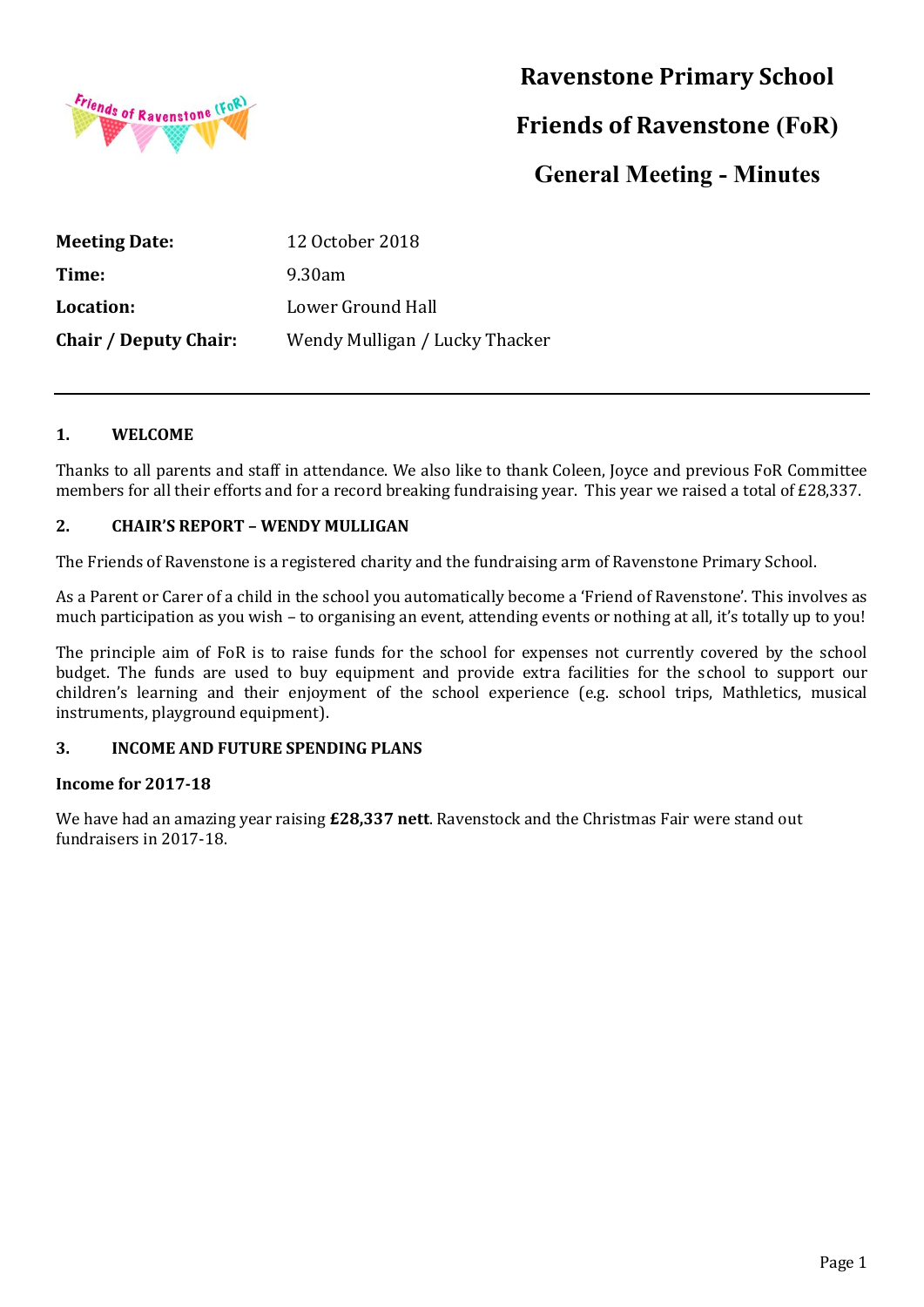| <b>Fund Raising Activities</b>  | <b>Total</b> |
|---------------------------------|--------------|
| Ravenstock                      | £8,219       |
| <b>Christmas Fair</b>           | £6,250       |
| <b>Christmas Shopping Night</b> | £2,041       |
| <b>Christmas Trees</b>          | E792         |
| <b>Christmas Cards</b>          | £122         |
| <b>Estate Agent Boards</b>      | £4,000       |
| Mr Croft's Marathon Run         | £3,315       |
| <b>Vitality Night</b>           | £783         |
| Quiz Night                      | £579         |
| Disco                           | 1438         |
| <b>Bake Sale</b>                | £271         |
| Ads                             | £270         |
| Micro Scooter                   | £237         |
| <b>London Farmers' Market</b>   | £200         |
| <b>Give As You Live</b>         | £172         |
| Donations - Y6                  | £239         |
| Donations - Other               | £119         |
| Uniform                         | E143         |
| <b>Coffee Mornings</b>          | £80          |
| Ice Lolly                       | 667          |
|                                 | £28,337      |

## **Budget planned for the year ahead**

Expenditure for the year head, as agreed with Joe Croft and the leadership team) includes:

- An additional  $£3,000$  to increase the reserve account to  $£15,000$
- $\cdot$  £2,000 for arts (with additional £1,000 donated at play)
- $\cdot$  £1,500 for new shed and astro turf (school matching £1,500
- $\cdot$  £5,000 music lessons
- £500 trip support (this may need to go up)
- £1,000 school journey
- £10,000 ring fenced and already included above for back playground inc nursery playground.